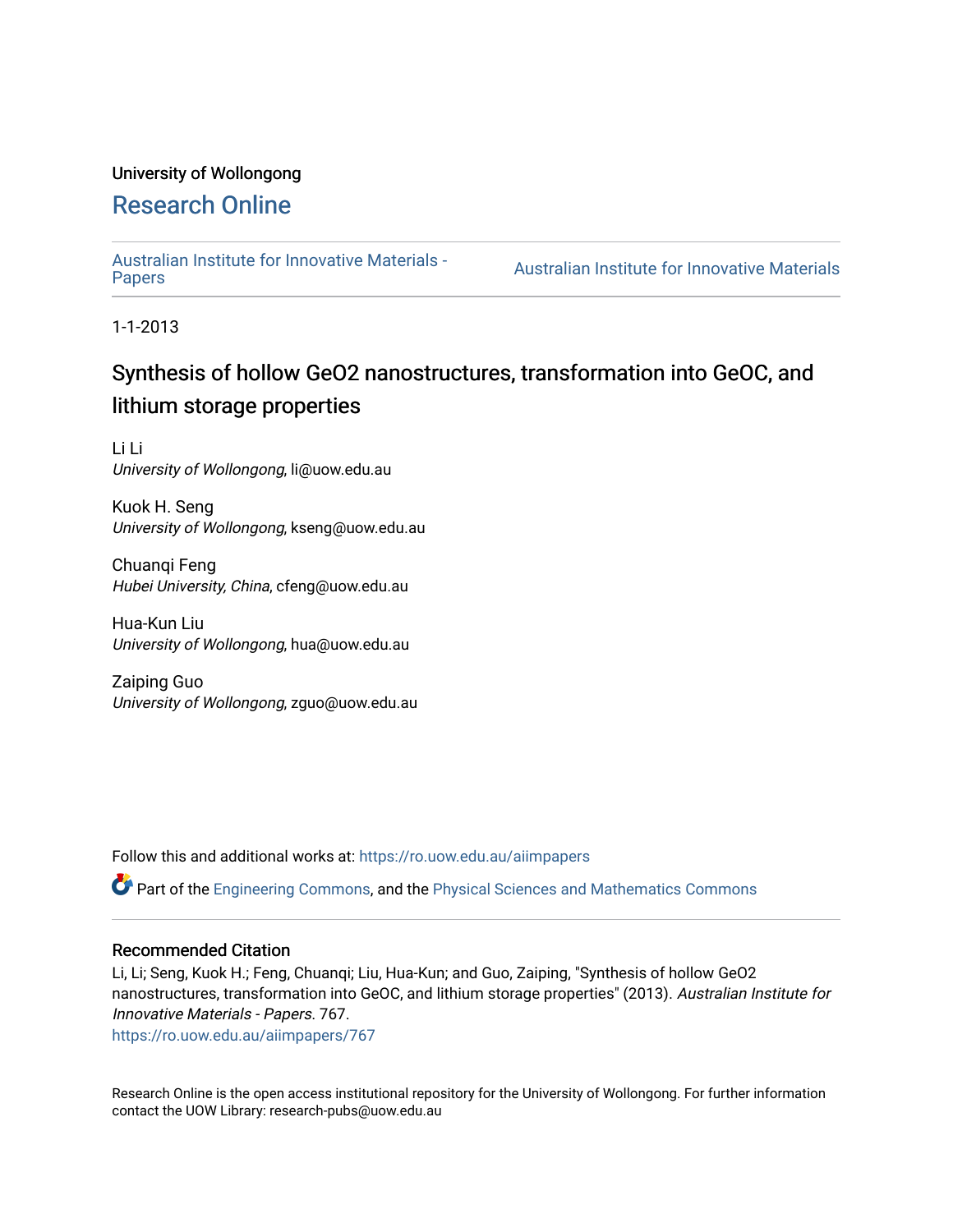### Synthesis of hollow GeO2 nanostructures, transformation into GeOC, and lithium storage properties

### **Abstract**

In this work, we synthesize mesoporous and hollow germanium@carbon nanostructures through simultaneous carbon coating and reduction of a hollow ellipsoidal GeO2 precursor. The formation mechanism of GeO 2 ellipsoids and the ratio of Ge4+ to Sn4+ as the starting materials are also investigated. Compared to the solid ellipsoidal Ge@carbon (Ge@C-3), the hollow ellipsoidal Ge@C-1 sample exhibits better cycling stability (100% capacity retention after 200 cycles at the 0.2 C rate) and higher rate capability (805 mA h g-1 at 20 C) compared to Ge@C-3 due to its unique hollow structure; therefore, this hollow ellipsoidal Ge@carbon can be considered as a potential anode material for lithium ion batteries. 2013 The Royal Society of Chemistry.

### Keywords

storage, properties, c, ge, lithium, into, synthesis, transformation, nanostructures, geo2, hollow

### **Disciplines**

Engineering | Physical Sciences and Mathematics

### Publication Details

Li, L., Seng, K. H., Feng, C., Liu, H. K. & Guo, Z. (2013). Synthesis of hollow GeO2 nanostructures, transformation into Ge@C, and lithium storage properties. Journal of Materials Chemistry A, 1 (26), 7666-7672.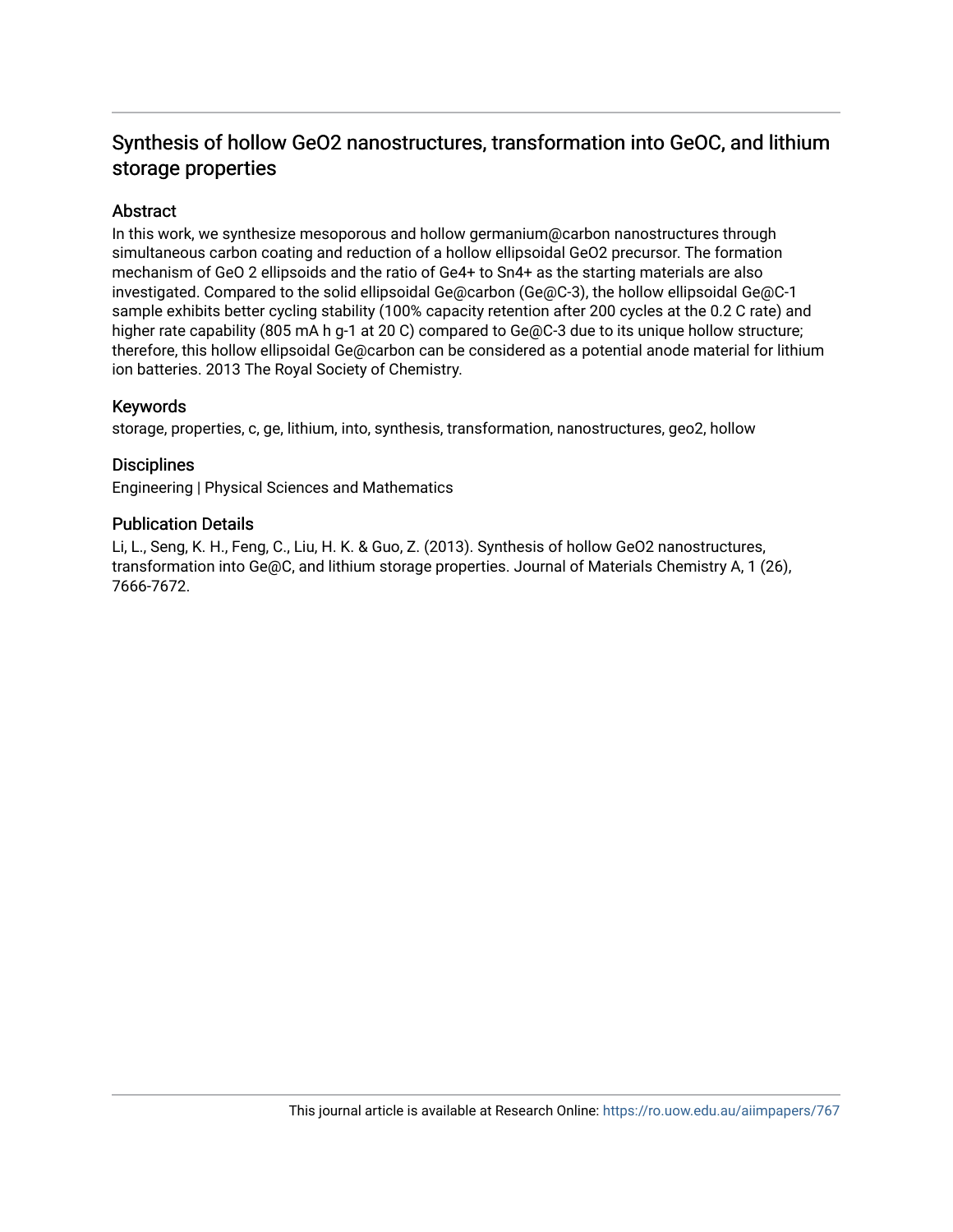# Journal of Materials Chemistry A

### PAPER

Cite this: J. Mater. Chem. A, 2013, 1, 7666

### Synthesis of hollow  $GeO<sub>2</sub>$  nanostructures, transformation into Ge@C, and lithium storage properties†

Li Li,<sup>a</sup> Kuok Hau Seng,<sup>ab</sup> Chuanqi Feng,<sup>bc</sup> Hua Kun Liu<sup>a</sup> and Zaiping Guo<sup>\*abc</sup>

In this work, we synthesize mesoporous and hollow germanium@carbon nanostructures through simultaneous carbon coating and reduction of a hollow ellipsoidal GeO<sub>2</sub> precursor. The formation mechanism of GeO<sub>2</sub> ellipsoids and the ratio of Ge<sup>4+</sup> to Sn<sup>4+</sup> as the starting materials are also investigated. Compared to the solid ellipsoidal Ge@carbon (Ge@C-3), the hollow ellipsoidal Ge@C-1 sample exhibits better cycling stability (100% capacity retention after 200 cycles at the 0.2 C rate) and higher rate capability (805 mA h  $g^{-1}$  at 20 C) compared to Ge@C-3 due to its unique hollow structure; therefore, this hollow ellipsoidal Ge@carbon can be considered as a potential anode material for lithium ion batteries. **PAPER**<br> **Synthesis of hollow GeO<sub>2</sub> nanostructures,<br>
transformation into Ge@C, and lithium storage<br>
on 0.21:21:<br>
The state of the come A 2013.1. <b>properties**<sup>26</sup><br>  $\frac{1}{2}$ <br>
The state of Muang <sup>ab</sup> Chuang i Figg.<sup>64</sup> Hua

Received 5th April 2013 Accepted 29th April 2013

DOI: 10.1039/c3ta11381g

www.rsc.org/MaterialsA

### Introduction

Rechargeable lithium ion batteries (LIBs) are currently one of the most important energy storage devices for portable electronics. In order to meet the requirements of highly demanding applications, such as electric vehicles, lithium ion batteries with higher power or energy density are needed.<sup>1</sup> This can be achieved by utilizing electrode materials with higher specific capacity than the current commercial electrode materials.<sup>2</sup> In terms of capacity, group IVA elements are the most promising as an anode material for LIBs, particularly silicon and germanium, which have theoretical capacities of 4200 and 1600 mA h  $g^{-1}$ ,

respectively.<sup>1a</sup> Compared to Si-based materials, Ge has attracted less attention due to its higher cost; however, with the increasing interest in Ge as a potential anode material, the cost could gradually decrease. In addition to the high theoretical capacity, the lithium diffusivity and the electrical conductivity of Ge are 400 and  $10<sup>4</sup>$  times higher, respectively, than for Si at room temperature.<sup>3</sup> Furthermore, Ge exhibits a lower specific volume change during the Li insertion/extraction process than Si, which can be expected to lead to better cycling performance at comparable capacity.<sup>3a,b</sup> It has been reported that the mechanical stress, which is related to volume changes in excess of 200%, can induce pulverization and aggregation, as well as loss of the electrical interphase contact, which leads to increased diffusion lengths and poor cycling stability. Therefore, it is crucial to find a solution to reduce the degree of volume change. Several strategies have been proposed to improve the cycling stability of germanium, for example, decreasing the particle size,<sup>4</sup> using elemental alloys,<sup>5</sup> designing unique morphologies,<sup>6</sup> dispersing germanium into an inactive matrix,<sup>7</sup> or using novel electrolytes,<sup>4</sup> but the cycling performance still needs to be further enhanced to meet the increasing demands of next generation LIBs.

**RSCPublishing** 

Materials with hollow nanostructures have recently attracted considerable interest as an important family of functional materials with technological significance in energy storage and conversion, catalysis, gas sensing, and biomedicine.<sup>8</sup> In terms of lithium ion batteries, the void space in the hollow nanostructure can efficiently increase the active area, accommodate large strain from the alloying reaction of the active material with lithium, and prevent detachment of the active materials from the electrode framework.

Herein, we report on the synthesis of a  $GeO<sub>2</sub>$  hollow nanostructure using a one-pot ultrasonication method. In addition, we have investigated the formation mechanism of the

<sup>&</sup>quot;Institute for Superconducting and Electronic Materials, University of Wollongong, North Wollongong, NSW 2500, Australia. E-mail: zguo@uow.edu.au

b School of Mechanical, Materials and Mechatronics Engineering, University of Wollongong, Wollongong, NSW 2522, Australia

c College of Chemistry & Chemical Engineering, Hubei University, Wuhan 430062, P. R. China

<sup>†</sup> Electronic supplementary information (ESI) available: Fig. S1: FE-SEM images of GeO2 precursors synthesized at different reaction times; Fig. S2: X-ray diffraction patterns of GeO<sub>2</sub> precursors at different reaction times; Fig. S3: EDS spectra of GeO2 precursors at different reaction times with the corresponding FE-SEM images; Fig. S4: X-ray diffraction patterns of Ge@C ellipsoids; Fig. S5: Raman spectra of GeO<sub>2</sub> precursors and Ge@C; Fig. S6: FTIR spectra of GeO<sub>2</sub> precursors and Ge@C; Fig. S7: TGA curves of Ge@C and pure Ge; Fig. S8: nitrogen adsorption–desorption isotherms and Barrett–Joyner–Halenda (BJH) pore size distribution plots (inset) of hollow Ge@C ellipsoids; Fig. S9: FE-SEM images of Ge@C samples at different resolutions; Fig. S10: FE-SEM image of pure Ge after reduction in H<sub>2</sub>/Ar; Fig. S11: cyclic voltammograms for the Ge@C-1 sample; Fig. S12: voltage profiles of (a) Ge@C-1 and (b) Ge@C-3 at different rates, (c) cycling performance of Ge@C-1 and Ge@C-3 at the 0.1 C/0.1 C charging-discharging rate for the first 5 cycles, then at the 5  $C/0.5$  C charging–discharging rate for the rest of the cycling; Fig. S13: rate performance of Ge@C-4 at increasing rates from 1 to 25 C, with the discharging rate fixed at 0.5 C. See DOI: 10.1039/c3ta11381g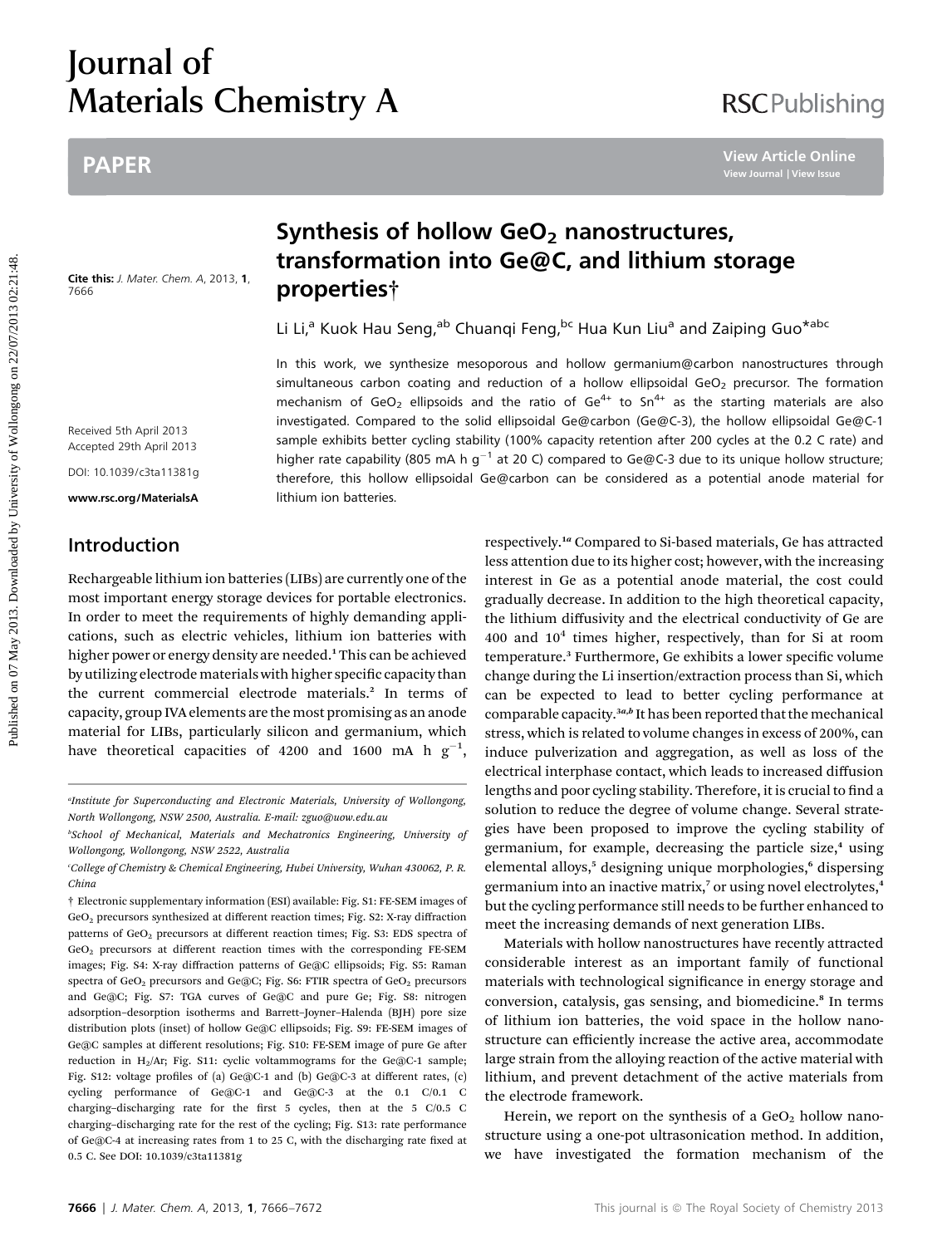ellipsoidal GeO<sub>2</sub> and the effects of SnCl<sub>4</sub> on the formation of the hollow structure. As elemental germanium performs better as an anode material for LIBs compared to  $GeO<sub>2</sub>$ , we have employed a simultaneous carbon coating and thermal reduction method in order to reduce  $GeO<sub>2</sub>$  to  $Ge$  while maintaining the nanostructure. The germanium@carbon (Ge@C) shows high capacity and excellent cycling stability as an anode material for the LIB.

#### Experimental section

Hollow ellipsoidal GeO<sub>2</sub> structures were synthesized by hydrolysis of  $GeCl<sub>4</sub>$  under ultrasonication. In a typical procedure, the molar ratio of Ge to Sn is 1 : 1. 1.635 g of  $SnCl<sub>4</sub>·5H<sub>2</sub>O$  was dissolved in 35 mL of ethanol (99.9%, anhydrous, Sigma Aldrich) and left under ultrasonication for 10 min.  $GeCl<sub>4</sub>$  (99.99%, Alfa, Aesar)/ethanol (1 g/10 mL) solution was then added into the above  $SnCl<sub>4</sub>$  solution. Subsequently, 7 mL of deionised water and 1 mL of concentrated  $NH_3 \cdot H_2O$  were added into the above solution, followed by ultrasonication for 120 min. The white precipitate was collected by centrifugation and rinsed several times with ethanol before drying at 80  $\degree$ C under vacuum to obtain the  $GeO<sub>2</sub>$  hollow ellipsoidal precursor. The precursor was then ready for further processing and characterization. To investigate the formation mechanism of hollow ellipsoidal GeO<sub>2</sub>, a series of time-dependent experiments (5, 30, 50, 90 min under ultrasonication) was also conducted. Furthermore, in order to clarify the effects of  $SnCl<sub>4</sub>$  on the morphology, two ratios of Ge to Sn (1 : 0.5, 1 : 0) were also used to make samples under the same conditions. The precursors with ratios of 1 : 1, 1 : 0.5, and 1 : 0 were denoted as  $GeO_2$ -1,  $GeO_2$ -2, and  $GeO_2$ -3, respectively. Puper<br>
Puper is commissional of the effects of set 0, on 1 for Euckle control of the control of the effects of the control of the effects of the control of the effects of the control of Cali and the control of the control

Hollow carbon ellipsoids containing germanium nanoparticles (denoted as "Ge@C") were synthesized by the chemical vapour deposition (CVD) method in a horizontal tube furnace. The gases used in the experiment were 5%  $H_2$  in argon, 10%  $C<sub>2</sub>H<sub>2</sub>$  in argon, and 99.99% argon. In a typical procedure, the GeO<sub>2</sub> precursor was firstly heated to 650 °C in the flowing  $C_2H_2$ / Ar mixture and kept at that temperature for 30 min. The  $\rm{C_2H_2/Ar}$ mixture was then replaced by a  $H_2/Ar$  mixture, and the flow continued for 2 h. The furnace was then left to cool to room temperature in an Ar atmosphere. The heating rate used throughout the experiment was 5  $^{\circ} \mathrm{C}$  min $^{-1}$ . For comparison, the pure Ge sample was annealed under the same conditions, but without the flowing  $C_2H_2$ .

#### Materials characterization

The structure and morphology of the as-prepared samples were characterized by X-ray diffraction (XRD; MMA GBC, Cu Ka radiation), field emission scanning electron microscopy (FESEM; JEOL-7500, 2 keV), and transmission electron microscopy (TEM; JEOL-2010, 200 keV). Thermogravimetric analysis was conducted on a TA 2000 Thermo-analyzer. The electrochemical tests were carried out via CR2032 coin type cells. The working electrodes were prepared by mixing the as-prepared Ge@C, Ketjenblack, sodium carboxymethyl cellulose, and polyacrylic acid at a weight ratio of 80 : 10 : 5 : 5. The resultant slurry was pasted on Cu foil and dried in a vacuum oven at 150 °C for 5 h. The weight of the active materials on individual electrodes is  $1 \pm 0.2$  mg. Coin cells were assembled in an argonfilled glove box (Mbraun, Unilab, Germany) by stacking a porous polypropylene separator containing a liquid electrolyte between the composite electrode and a lithium foil counter electrode. The electrolyte consisted of a solution of 1 M LiPF<sub>6</sub> in ethylene carbonate/dimethyl carbonate/diethyl carbonate (EC/DMC/ DEC; 3/4/3 v/v; Novolyte) with 5 wt% fluoroethylene carbonate (FEC) additive. Cyclic voltammograms were collected on a VMP-3 electrochemical workstation at a scan rate of 0.1 mV  $s^{-1}$ . The discharge and charge measurements were conducted on a Land CT2001A battery tester and the rate performance was measured on an Arbin tester. At least five parallel cells were tested for each electrochemical measurement, in order to make sure that the results are reliable and represent the typical behavior of the samples.

#### Results and discussion

The formation of the hollow  $GeO<sub>2</sub>$  precursor is illustrated in Fig. 1 and the corresponding field emission-scanning electron microscopy (FE-SEM) images of GeO<sub>2</sub> precursors at different reaction times are presented in Fig. S1 in the ESI.† In a basic solution, the hydrolysis of  $Ge^{4+}$  and  $Sn^{4+}$  can occur simultaneously to generate insoluble  $GeO<sub>2</sub>$  and  $Sn(OH)<sub>4</sub>$  white precipitates, as shown in Fig. S1(a) and (b).† In order to minimise the free energy, the small nanoparticles gradually self-assemble to form large ellipsoids. Simultaneously, gradual dissolution of the  $Sn(OH)<sub>4</sub>$  templates also takes place due to the basic etching under continuous ultrasonication. When the reaction time reaches 120 min,  $GeO<sub>2</sub>$  hollow ellipsoidal structures with welldefined interiors and compact shells are eventually formed after complete dissolution of the  $Sn(OH)_4$ .  $Sn(OH)_4$  was selected as the template because it has good material compatibility with  $GeO<sub>2</sub>$  and can slowly dissolve in a basic solution under continuous ultrasonication, while the  $GeO<sub>2</sub>$  precipitate can only dissolve in strong basic or acidic solution; therefore, in principle, the hollow structure can be generated as a result of simultaneous etching of the  $Sn(OH)_4$  template. The volume of the hollow interior can also be adjusted by the reaction time of the ultrasonication and the ratio of  $GeCl<sub>4</sub>$  to  $SnCl<sub>4</sub>$  in the starting materials. The crystallographic structures of samples with different reaction times were determined by X-ray diffraction as shown in Fig. S2.† Except for the reaction time of 5 min, the diffraction patterns of all of the other samples can be



Fig. 1 Schematic illustration of the formation of  $GeO<sub>2</sub>$  hollow structures: (I) coprecipitation of  $GeO<sub>2</sub>$  and  $Sn(OH)<sub>4</sub>$  nanoparticles, (II) self-assembly of nanoparticles under ultrasonication, (III) continuous growth and dissolution of Sn(OH)<sub>4</sub> cores by basic etching, and (IV) formation of  $GeO<sub>2</sub>$  hollow ellipsoidal structures.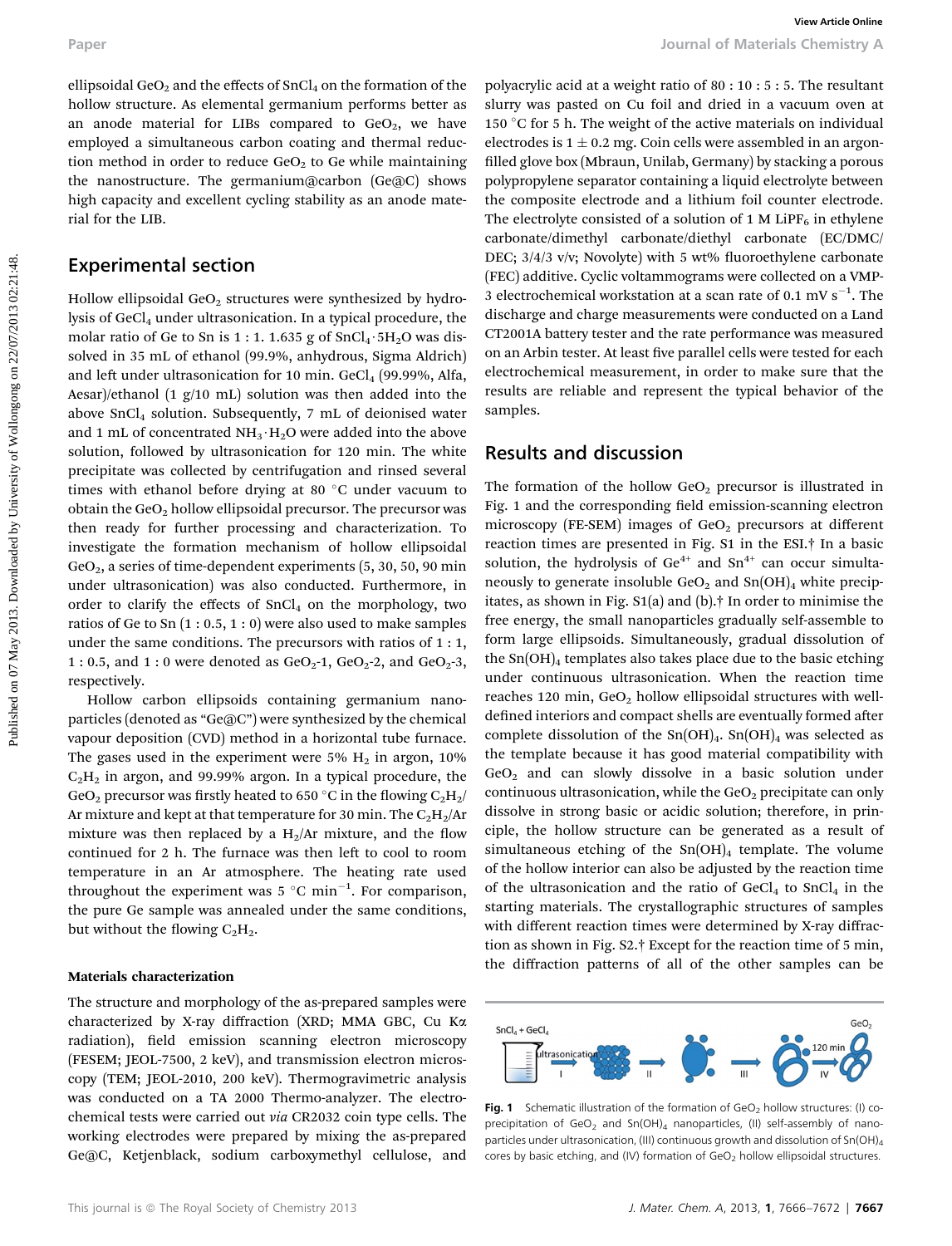indexed to hexagonal  $GeO<sub>2</sub>$  (PDF # 36-1463), and no peaks indexed to  $Sn(OH)_4$  can be observed due to its poor degree of crystallinity; therefore, in order to detect the Sn content in the samples, energy dispersive X-ray spectroscopy (EDS) analysis was employed to detect the elemental distribution. As shown in Fig. S3,† we can observe that the peaks of Sn gradually become weaker in intensity from 5 min reaction time to 90 min, and after 120 min, the peak ascribed to Sn was not observed, which further indicates that  $Sn(OH)_4$  has dissolved completely after 120 min in the basic solution under ultrasonication.

In order to gain more insight into the effects of the ratio of  $GeCl<sub>4</sub>$  to  $SnCl<sub>4</sub>$  as starting materials on the hollow ellipsoid morphology, a series of ratio-dependent experiments  $(Ge^{4+} : Sn^{4+} = 1 : 1, 1 : 0.5, and 1 : 0 with the resultant samples)$ denoted as  $GeO<sub>2</sub>$ -1,  $GeO<sub>2</sub>$ -2, and  $GeO<sub>2</sub>$ -3, respectively) were conducted. The morphology and microstructure of these three samples were also characterized using FE-SEM and transmission electron microscopy (TEM), as shown in Fig. 2. A panoramic view from Fig. 2(a) and (d) reveals that in the presence of  $SnCl<sub>4</sub>$  as the starting material, a large amount of uniform  $GeO<sub>2</sub>$  ellipsoids with an average diameter of 300-400 nm was obtained after ultrasonication for 120 min. The FE-SEM images in Fig. 2(b) and (e) clearly display the hollow nature of the  $GeO<sub>2</sub>$  particles from the cracked ellipsoid, but with the ratio of GeCl<sub>4</sub> to SnCl<sub>4</sub> increased to 1 : 0.5, the surfaces of the hollow ellipsoids become rougher, as shown in Fig. 2(e), compared to  $GeO<sub>2</sub>$ -1 in Fig. 1(b). In the absence of SnCl<sub>4</sub> in the starting Fournal of Materials Chemistry A<br>
indexed by hexaps and the speak of the constraints in the speak of the speak of the speak of the speak of the speak of the speak of the speak of World Chemistry of the speak of World Chemi

material, the size distribution of the ellipsoids is still uniform, as shown in Fig.  $2(g)$ , but the hollow structure is not observed and the centre of the ellipsoids is nearly solid, as shown in Fig. 2(h). The volume of the ellipsoids also becomes larger, with a diameter of 500–600 nm, and in addition, the surfaces of the individual ellipsoids are rougher compared to samples  $GeO<sub>2</sub>$ -1 and  $GeO<sub>2</sub>$ -2, which can be ascribed to the increased size of the particles assembled into the ellipsoids without the addition of  $SnCl<sub>4</sub>$ . The TEM images in Fig. 2(c), (f) and (i) show notable contrast differences between the hollow and the solid parts, which further gives evidence that the hollow volume decreases with increasing ratio of  $GeCl<sub>4</sub>$  to  $SnCl<sub>4</sub>$ , and the size of the ellipsoids becomes significantly larger without the addition of  $SnCl<sub>4</sub>$ . This indicates that the morphology of the  $GeO<sub>2</sub>$  precursor can be adjusted easily by adjusting the  $SnCl<sub>4</sub>$  content.

It has been reported previously that carbon is a good matrix to accommodate the volume change for group IVA elements (Si, Ge, and Sn) during the charge–discharge processes in lithium ion batteries. In this work, in order to reduce the  $GeO<sub>2</sub>$  to germanium metal and retain the hollow structure after annealing, acetylene was selected to serve both as a reducing agent to partially transform the  $GeO<sub>2</sub>$  to germanium metal (Ge) and simultaneously as a carbon source to wrap the resultant Ge ellipsoid. The carbon film that is decomposed from acetylene can be formed uniformly on the surfaces of the hollow structures, and many void spaces between the germanium nanoparticles can be generated at the same time. This carbon shell



Fig. 2 Typical FE-SEM (a, b, d, e, q and h) and TEM (c, f and i) images for (a–c) GeO<sub>2</sub>-1, (d–f) GeO<sub>2</sub>-2, and (q–i) GeO<sub>2</sub>-3.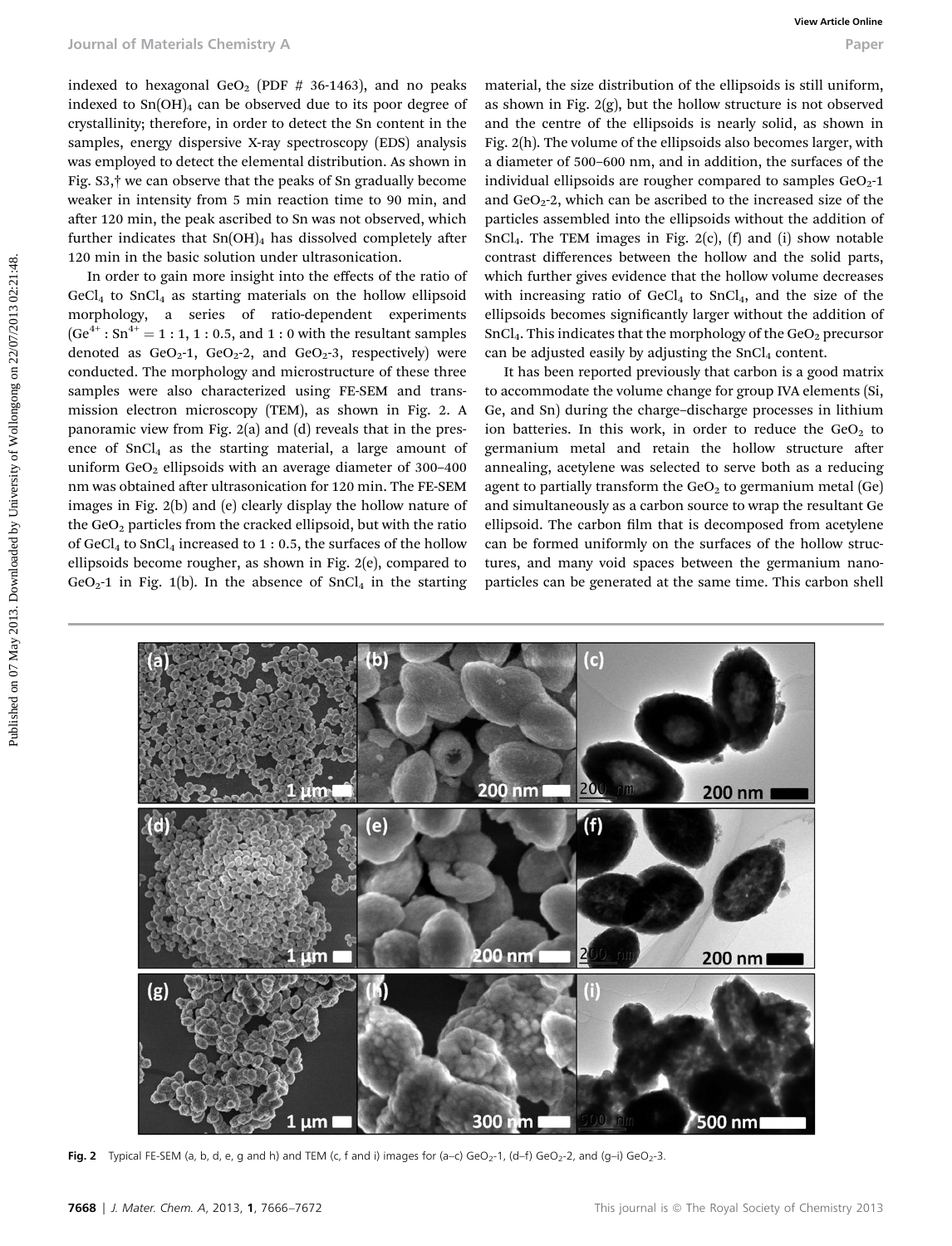can further enhance the electrical conductivity of all the active material, and more importantly, it can act as a matrix to accommodate the volume change during the alloying reaction and protect the integrity of the initial hollow structure, as well as preventing the continual formation of a solid electrolyte interphase (SEI) layer.<sup>9</sup> X-ray diffraction (XRD) was used to characterize the Ge@C ellipsoids (Ge@C-1, Ge@C-2, and Ge@C-3), as shown in Fig. S4.† The diffraction patterns of these three samples can be indexed to pure Ge with diamond cubic phase (PDF#04-0545,  $a = 5.6576$  Å), and no impurity phase was detected in any of the three patterns, indicating that  $GeO<sub>2</sub>$  was fully reduced to pure Ge at 650 °C in the C<sub>2</sub>H<sub>2</sub>/Ar and H<sub>2</sub>/Ar atmospheres. In addition, Raman spectroscopy was also performed on both the  $GeO<sub>2</sub>$  precursors and  $Ge@C$  for the two composite samples, as shown in Fig. S5.† The Raman spectra of  $GeO<sub>2</sub>$  in Fig. S5(a)<sup>†</sup> show peaks that match well with previous reports in the literature,<sup>4</sup> and all of the peaks can be related to the vibrations from  $GeO<sub>2</sub>$ . The Raman spectra in Fig. S5(b)<sup>†</sup> confirm the presence of crystalline Ge, which is represented by a sharp peak at 292  $\mathrm{cm}^{-1}$ , and the two other peaks detected at 1317 and 1590  $\text{cm}^{-1}$  can be ascribed to the D and G bands of carbon. The level of surface oxidation of Ge after reduction was investigated by Fourier transform infrared (FTIR) spectroscopy (Fig. S6†). Compared to the GeO<sub>2</sub> precursor, no typical GeO<sub>2</sub> peaks were detected in the Ge@C, which further indicates that  $GeO<sub>2</sub>$  was totally reduced to Ge, in agreement with the results from XRD. The carbon contents of the three samples were investigated by thermogravimetric analysis (TGA), as shown in Fig. S7.† They were determined to be 16.7%, 14%, and 5.8% in Ge@C-1, Ge@C-2, and Ge@C-3, respectively. To further understand the porous nature of the Ge@C (1-3) samples,  $N_2$ adsorption–desorption isotherms were collected as shown in Fig.  $S8(a)$ –(c),† and all of these three samples show a typical IV isotherm shape, consistent with mesoporosity. The Brunauer– Emmett–Teller (BET) surface areas for the  $Ge@C(1-3)$  samples were determined to be 48, 41, and 31  $\mathrm{m^2\,g^{-1}}$ , respectively. The pore size distribution (the inset of Fig. S8†) indicates that the Puper<br>
Fuenty of the detectional conductivity of all the active emaginty of pores in the GenC-1 sample are acount of his minimized on the minimized on the minimized on the minimized on the minimized on the minimized on the

majority of pores in the Ge@C-1 sample are around 30 nm in diameter, and the pore size becomes smaller  $(\sim 15 \text{ nm})$  for Ge@C-2, while the pore size for the Ge@C-3 sample is distributed randomly in the range from 10 to 50 nm, compared to other two samples. This indicates the mesoporous nature of the hollow Ge@C ellipsoids.

Further morphological and structural characterizations were carried out using both FE-SEM and high resolution TEM (HR-TEM) microscopic methods. Fig. S9(a)–(c)† present typical lowmagnification FE-SEM images of the Ge@C  $(1-3)$  ellipsoids, which showed a similar morphology to their  $GeO<sub>2</sub>$  precursors. The magnified FE-SEM images, as shown in Fig.  $S9(d)$ –(f),† clearly indicate that the ellipsoidal structure can be retained after annealing in the acetylene atmosphere, and the cracked ellipsoid also demonstrates the hollow nature of the Ge@C-1 and Ge@C-2 ellipsoids. In addition, the TEM images in Fig.  $3(a)$ –(c) show that after acetylene decomposition, a uniform carbon layer was deposited on the particle surfaces as a shell. For these three samples (Fig. 3(a)–(c)), many voids and pores appeared between the Ge nanoparticles due to the associated volume changes and gas release from the reduction of  $GeO<sub>2</sub>$  to Ge. The TEM images in Fig.  $3(d)$ – $(f)$  indicate that the Ge nanoparticles are wrapped intimately within carbon shells, and the thickness of the carbon shell is in the range of 3.6–9 nm for Ge@C-1 and  $\sim$ 7 nm for Ge@C-2 and Ge@C-3, respectively. The selected-area electron diffraction (SAED) pattern (the inset of Fig. 3(a)) also reveals the nature of the Ge, and these visible diffraction rings can be indexed to the diamond cubic Ge phase, which is consistent with the XRD patterns. The calculated dspacings from the crystal lattice fringes for Ge@C-1, Ge@C-2, and Ge@C-3 in Fig.  $3(d)$ – $(f)$  are the same  $(0.32 \text{ nm})$ , which can be assigned to the (111) plane of cubic Ge. Based on the TEM images, it could be further confirmed that the Ge nanoparticles are coated by a uniform carbon layer, and the pores and voids formed after reduction from  $GeO<sub>2</sub>$  to Ge can further provide more space to accommodate the volume expansion during alloying/de-alloying processes, which would enhance the



Fig. 3 TEM images at different resolutions of (a and d) Ge@C-1, where the inset of (a) is the corresponding SAED pattern of Ge; (b and e) Ge@C-2; (c and f) Ge@C-3.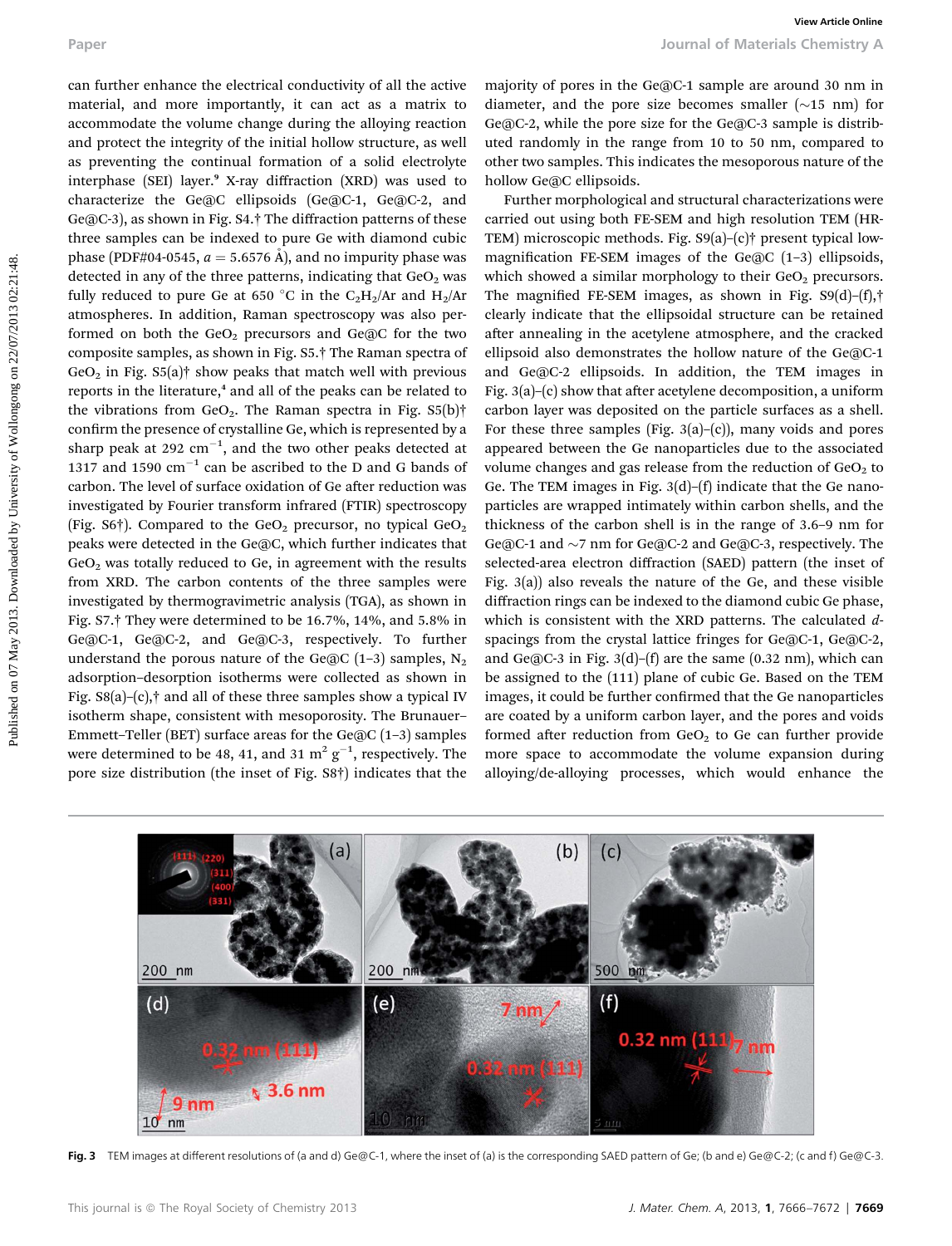cycling stability of Ge as an anode material for LIBs. For comparison, we also reduced the  $GeO<sub>2</sub>$  precursor directly through a flowing  $H_2/Ar$  atmosphere, without the flowing acetylene/Ar. As shown in Fig. S10,† it should be noted that the ellipsoidal structure was totally destroyed, and the particles are aggregated together.

The electrochemical performance of Ge@C-1 and Ge@C-3 was tested by the galvanostatic discharge–charge technique between 0.01 and 1.5 V in coin-type half-cells. Fig. 4(a) shows the first cycle voltage profiles of both samples, and the voltage profiles of both samples at the  $2<sup>nd</sup>$ ,  $10<sup>th</sup>$ , and  $50<sup>th</sup>$  cycle are shown in Fig. S11.<sup>†</sup> The first discharge and charge capacities for Ge@C-1 were 1554 and 1220 mA h  $g^{-1}$ , respectively, corresponding to the Coulombic efficiency of 78.5%. This is lower than that of  $Ge@C-3$ , for which the first discharge and charge capacities of 1680 and 1365 mA h  $g^{-1}$  were recorded, and the corresponding Coulombic efficiency was 81.25%. The reason for the lower Coulombic efficiency of Ge@C-1 can be ascribed to the smaller particle size and larger surface area, which results in more surface area for SEI formation. In order to understand the electrochemical reactions of the Ge@C electrode, cyclic voltammetry (CV) was performed at a scan rate of 0.1 mV  $\rm s^{-1}.$  The CV curves for the first 5 cycles of Ge@C-1 are presented in Fig. S12.† During the  $2<sup>nd</sup>$  reduction process, four peaks located at 0.5, 0.34, 0.17, and 0.08 V can be detected, respectively, which correspond to the lithium alloying reaction to form different Li– Ge phases. In the corresponding oxidation process, the peak at 0.6 V indicates the de-alloying reaction of  $Li<sub>x</sub>Ge$ . In the subsequent cycling, the peaks exhibit no shifts, indicating highly reversible lithiation/delithiation of Ge@C as an anode material for LIBs.

Fig. 4(b) shows the cycling performance of both samples, first at 0.1 C for 5 cycles, then at the 0.2 C rate  $(1 C = 1600$  mA  $g^{-1}$ ) for 200 cycles. It can be seen that although the capacity of Ge@C-3 was higher than that of Ge@C-1 for the first 50 cycles, the capacity of Ge@C-3 faded gradually for the subsequent cycles, and at the 200<sup>th</sup> cycle, the capacity retention recorded was 83% (1137 mA h  $\rm{g^{-1}}$ ). In contrast, no capacity fading was observed for Ge@C-1, and the capacity retention is nearly 100% (1285 mA h  $g^{-1}$ ) after 200 cycles. In addition, although a large irreversible capacity loss was observed in the first cycle, the reversibility of the capacity was significantly improved afterwards, with an average Coulombic efficiency of 99% for up to 200 cycles. The reason for the lower capacity for Ge@C-1 in the initial 50 cycles at 0.2 C compared to Ge@C-3 can be ascribed to the larger surface area and higher carbon content for Ge@C-1, which would lead more SEI formation and reduce the capacity of the electrode. Furthermore, the cycling performance for both samples was also tested at the 1 C rate. The results were similar to the results at 0.2 C, with Ge@C-3 exhibiting a slightly higher capacity than  $Ge@C-1$  for the first 70 cycles, but the difference in the capacity between these two samples decreased significantly after that. Additionally, the specific capacity for Ge@C-1 showed a slight fading up to 200 cycles, where a charge capacity of 1140 mA h  $g^{-1}$  was recorded, 90% of the capacity at the 5<sup>th</sup> cycle. The capacity retention for Ge@C-3 was 81.4% (1083 mA h  $g^{-1}$ ) after 200 cycles. The capacity is still considerably higher, however, than in previous reports in the literature.<sup>6,10</sup> The high capacity and excellent cycling stability of the Ge@C-1 sample can be attributed to the hollow structure and porous carbon shells, which can accommodate the volume changes during lithium reactions. In addition, the porosity of the hollow carbon Puture in Materials Chemistry A<br>
ording stability of Ge as an anode material for LHS. For  $W_2$  allohomo die Gyding performance of both amples<br>
entrarction, we also reduced the God, present distributed by the 1.0.1 G is 5.



Fig. 4 (a) Voltage profiles of Ge@C samples at the first discharge–charge cycle at the 0.1 C/0.1 C rate in the voltage range of 0.01–1.5 V; (b and c) cycling performance of the Ge@C samples at the 0.2 C/0.2 C rate and the 1 C/0.5 C rates, respectively; (d) rate performance of the Ge@C samples with increasing rates from 1 to 25 C.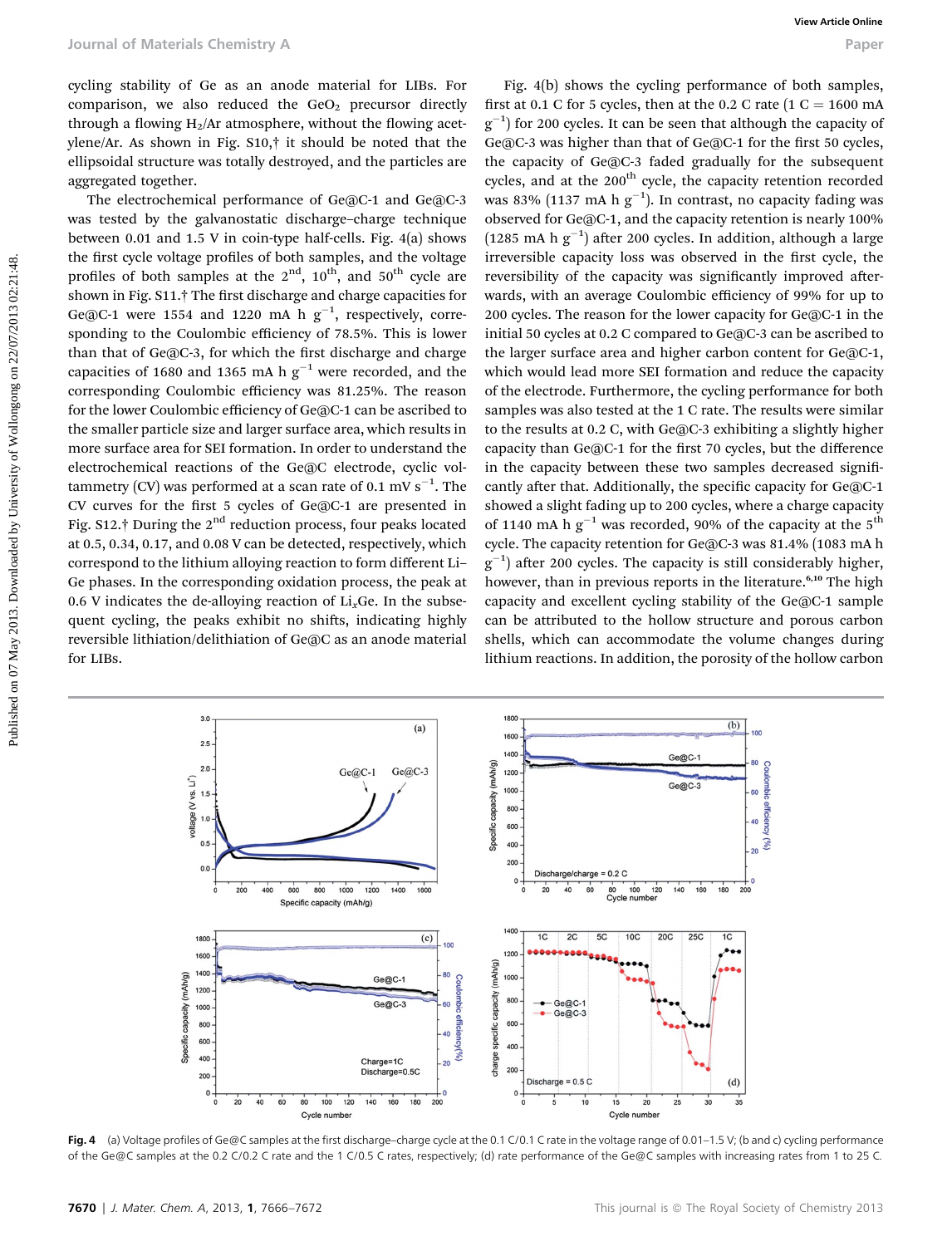shells can also facilitate contact of the electrolyte with the germanium nanoparticles. In contrast, the solid structure and lower surface area of Ge@C-3 would lead to limited space to accommodate volume expansion during cycling, which results in poor cycling stability.

The rate capability of Ge@C-1 and Ge@C-3 for charging is shown in Fig. 4(d). For both samples, the discharge rate was fixed at the 0.5 C rate. At the lower rates  $(1 C, 2 C, 4 C)$ , the trend in the capacity change for both samples is very similar; there is marginal capacity fading as the rate increases. When the rate is increased from 10 C to 25 C, however, the Ge@C-3 sample presents poor capacity retention compared to Ge@C-1. The average charge capacity for Ge@C-3 was 984, 584, and 260 mA h  $g^{-1}$  at rates of 10 C, 20 C, and 25 C, respectively, and these values correspond to 80%, 48%, and 21% of the charge capacity at the 1 C rate, but the capacity could be nearly completely recovered when the rate was returned to 1 C. In contrast, Ge@C-1 exhibited good rate performance at high rates. There is a slight capacity decay observed up to 10 C, and the capacity retention value when the rate is increased to 20 C is 66% (805 mA h  $\rm{g}^{-1})$  of the capacity at 1 C, which is much higher than that in previously reported work on germanium.<sup>10b,f,11</sup> When the rate was further increased to 25 C, the capacity recorded was 592 mA h  $g^{-1}$ , which is still higher than the theoretical capacity of graphite (372 mA h  $\rm{g}^{-1}$ ). When the rate was returned to the 1 C rate, the capacity recorded was the same as that in the initial cycle at the 1 C rate. The corresponding voltage profiles at different rates for both samples are presented in Fig. S13(a) and (b).† With increasing C-rate, the polarization for Ge@C-3 is much higher than for the Ge@C-1 sample, in agreement with the results in Fig. 4(a). In addition, the cycling performance at 5 C was also tested for both samples, as shown in Fig. S12(c).† The trend in capacity decay is similar to the trend in cycling performance at the 1 C rate. The capacity of Ge@C-1 and Ge@C-3 was 977 and 628 mA h  $g^{-1}$  after 90 cycles, respectively, which corresponds to 79.6% and 51% of the capacity at 1 C. This further indicates that Ge@C-1 exhibits better cycling stability, particularly at high rate, and the reason can be ascribed to the high surface area and large pore size of the hollow structures, which can accommodate volume expansion during charging– discharging processes. In addition, the carbon content in Ge@C-1 and Ge@C-3 is different, which may affect the electrochemical performance, so in order to exclude this issue, we synthesized an additional sample, Ge@C-4, at 750  $^{\circ}$ C, with the other conditions kept the same as for Ge@C-3. The carbon content of Ge@C-4 is 21.6%, which is very close to that of Ge@C-1. The rate performance of Ge@C-4 is shown in Fig. S14.† Paper<br> **Paper**<br> **Shells can also facilitate contact of the electrolyte with the volumes, the hollow ellipsoidal cortext a sumple contact is promotional the electron contact in terms of the system in corresponding the cont** 

### Conclusion

In summary, we have designed mesoporous and hollow germanium@carbon nanostructures (Ge@carbon) through simultaneous carbon coating and reduction of a hollow ellipsoidal GeO<sub>2</sub> precursor. The precursor was prepared through a facile one-pot ultrasonication method. Furthermore, we investigated the formation mechanism of the GeO<sub>2</sub> ellipsoids and found that controlling the ratio of  $Ge^{4+}$  to  $Sn^{4+}$  generates different hollow

volumes. The hollow ellipsoidal Ge@C-1 sample exhibits better cycling stability (100% capacity retention after 200 cycles at the 0.2 C rate) and higher rate capability (805 mA h g $^{-1}$  at 20 C) than the solid ellipsoidal sample (Ge@C-3). The excellent electrochemical performance can be ascribed to the unique hollow structure, which provides more voids and pores for accommodation of volume expansion, as well as the uniform carbon film on the surfaces of the Ge nanoparticles, which maintains their structural integrity and enhances the electronic conductivity of the whole electrode; therefore, this hollow ellipsoidal Ge@carbon structure can be considered as a potential anode material for lithium ion batteries.

#### Acknowledgements

This work was funded by an Australian Research Council (ARC) Discovery Project (DP1094261). The authors also would like to thank Dr Tania Silver at the University of Wollongong for critical reading of the manuscript. The authors acknowledge the use of facilities within the UOW Electron Microscopy Centre.

### Notes and references

- 1 (a) M. S. Whittingham, MRS Bull., 2008, 33, 411; (b) M. Armand and J. M. Tarascon, Nature, 2008, 451, 652.
- 2 (a) Y.-K. Sun, S.-T. Myung, B.-C. Park, J. Prakash, I. Belharouak and K. Amine, Nat. Mater., 2009, 8, 320; (b) T. Ogasawara, A. Débart, M. Holzapfel, P. Novák and P. G. Bruce, J. Am. Chem. Soc., 2006, 128, 1390; (c) X. L. Ji, K. T. Lee and L. F. Nazar, Nat. Mater., 2009, 8, 500.
- 3 (a) C. S. Fuller and J. C. Severiens, Phys. Rev., 1954, 96, 21; (b) J. Graetz, C. C. Ahn, R. Yazami and B. Fultz, J. Electrochem. Soc., 2004, 151, A698; (c) D. Wang, Y.-L. Chang, Q. Wang, J. Cao, D. B. Farmer, R. G. Gordon and H. Dai, J. Am. Chem. Soc., 2004, 126, 11602.
- 4 (a) K. H. Seng, M.-H. Park, Z. P. Guo, H. K. Liu and J. Cho, Angew. Chem., Int. Ed., 2012, 51, 5657; (b) K. H. Seng, M. H. Park, Z. P. Guo, H. K. Liu and J. Cho, Nano Lett., 2013, 13, 1230.
- 5 H. Lee and J. Cho, Nano Lett., 2007, 7, 2638.
- 6 (a) M.-H. Park, Y. Cho, K. Kim, J. Kim, M. Liu and J. Cho, Angew. Chem., Int. Ed., 2011, 50, 9647; (b) C. K. Chan, X. F. Zhang and Y. Cui, Nano Lett., 2007, 8, 307.
- 7 Y. Xiao, M. Cao, L. Ren and C. Hu, Nanoscale, 2012, 4, 7469.
- 8 (a) J. Hu, M. Chen, X. Fang and L. Wu, Chem. Soc. Rev., 2011, 40, 5472; (b) X. Lai, J. E. Halpert and D. Wang, Energy Environ. Sci., 2012, 5, 5604; (c) X. W. Lou, L. A. Archer and Z. Yang, Adv. Mater., 2008, 20, 3987; (d) Q. Zhang, W. Wang, J. Goebl and Y. Yin, Nano Today, 2009, 4, 494.
- 9 N. Liu, H. Wu, M. T. McDowell, Y. Yao, C. Wang and Y. Cui, Nano Lett., 2012, 12, 3315.
- 10 (a) G. Cui, L. Gu, N. Kaskhedikar, P. A. van Aken and J. Maier, Electrochim. Acta, 2010, 55, 985; (b) G. Cui, L. Gu, L. Zhi, N. Kaskhedikar, P. A. van Aken, K. Müllen and J. Maier, Adv. Mater., 2008, 20, 3079; (c) R. A. DiLeo, S. Frisco, M. J. Ganter, R. E. Rogers, R. P. Raffaelle and B. J. Landi,